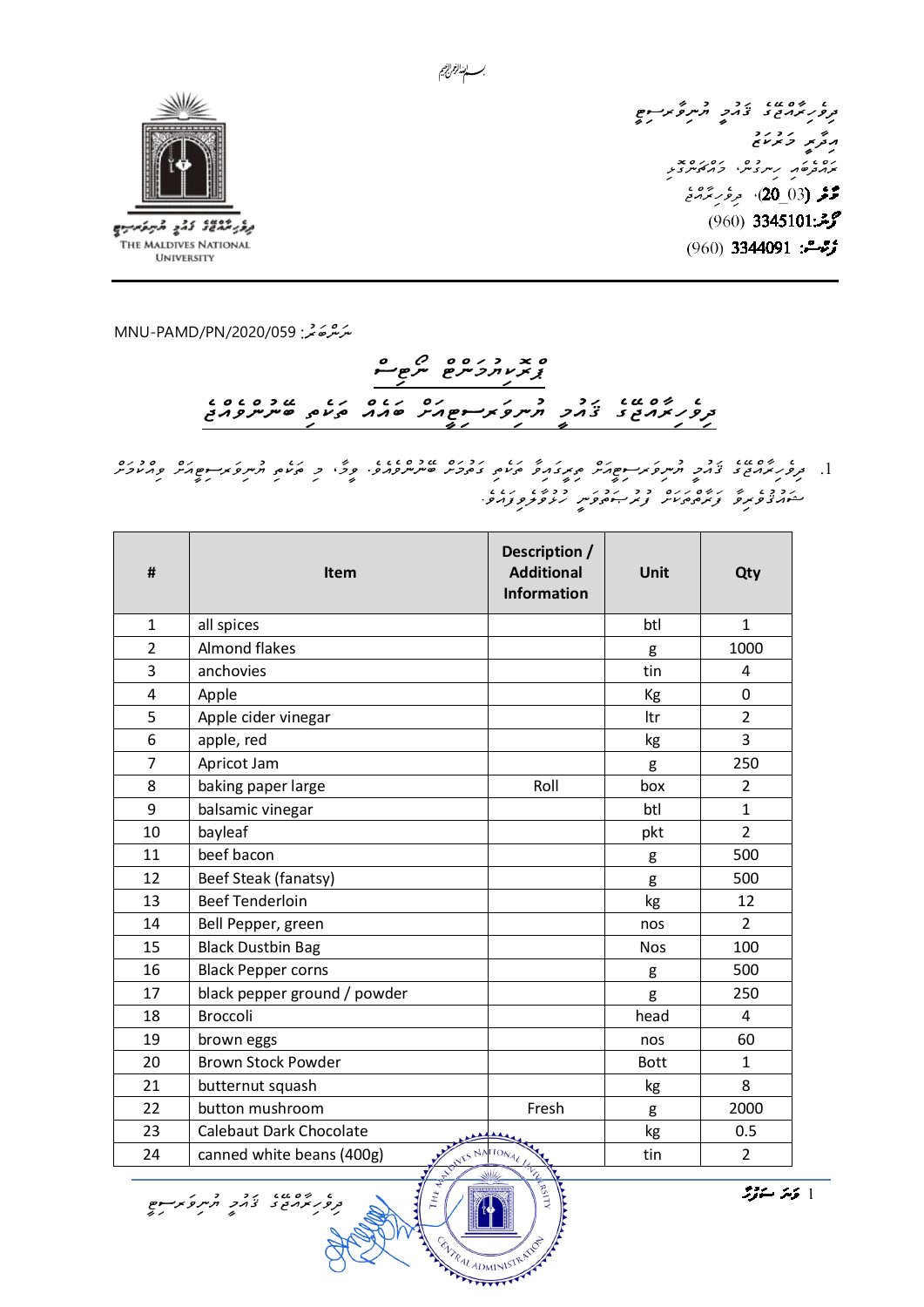| 25                                                                                                                                | Carrot                       |                    | kg         | 12             |
|-----------------------------------------------------------------------------------------------------------------------------------|------------------------------|--------------------|------------|----------------|
| 26                                                                                                                                | Caster sugar                 |                    | kg         | 0.5            |
| 27                                                                                                                                | cayenne pepper               |                    | btl        | $\overline{2}$ |
| 28                                                                                                                                | Celery                       |                    | g          | 1000           |
| 29                                                                                                                                | cherry tomato                | Fresh              | g          | 800            |
| 30                                                                                                                                | Chick pea                    |                    | tin        | $\overline{2}$ |
| 31                                                                                                                                | Chicken Breast (Boneless)    |                    | nos        | 40             |
| 32                                                                                                                                | Chicken Breast (Boneless)    | 1kg pkt each       | Кg         | 9              |
| 33                                                                                                                                | chicken ham (fantasy)        |                    | slices     | 60             |
| 34                                                                                                                                | chicken whole (1000g)        |                    | nos        | 6              |
| 35                                                                                                                                | chicken whole (1200g)        |                    | nos        | $\overline{2}$ |
| 36                                                                                                                                | Cocoa powder                 |                    | g          | 200            |
| 37                                                                                                                                | Coke - L                     |                    | Case       | 2              |
| 38                                                                                                                                | Cooking Cream                |                    | Itr        | 8              |
| 39                                                                                                                                | Corn flour                   |                    |            | $\overline{2}$ |
|                                                                                                                                   |                              |                    | pkt        |                |
| 40                                                                                                                                | <b>Cous Cous</b>             |                    | g          | 1000           |
| 41                                                                                                                                | Cream cheese                 |                    | g          | 500            |
| 42                                                                                                                                | cream fraiche                |                    | g          | 500            |
| 43                                                                                                                                | Cucumber                     |                    | <b>Nos</b> | 40             |
| 44                                                                                                                                | Cucumber                     |                    | Кg         | $\overline{2}$ |
| 45                                                                                                                                | Cumin powder                 |                    | pkt        | $\mathbf{1}$   |
| 46                                                                                                                                | Dark Chocolate (callebaut)   |                    | kg         | $\mathbf{1}$   |
| 47                                                                                                                                | Dijon mustard                |                    | btl        | $\mathbf{1}$   |
| 48                                                                                                                                | disposable gloves (surgical) | Blue               | box        | $\overline{2}$ |
| 49                                                                                                                                | dried basil                  |                    | btl        | $\mathbf{1}$   |
| 50                                                                                                                                | Dustbin Bag                  |                    | <b>Nos</b> | 50             |
| 51                                                                                                                                | Eggplant (large)             |                    | nos        | 8              |
| 52                                                                                                                                | Eggs                         |                    | nos        | 300            |
| 53                                                                                                                                | emmenthal cheese slice       | seperate<br>slices | slice      | 120            |
| 54                                                                                                                                | Fanta Orange - L             |                    | Case       | 1              |
| 55                                                                                                                                | Feta Cheese                  |                    | g          | 1000           |
| 56                                                                                                                                | fettuccini                   |                    | pkt        | 4              |
| 57                                                                                                                                | flour, all purpose           | Normal             | kg         | 14             |
| 58                                                                                                                                | Food colouring - Black       |                    | <b>Btl</b> | $\mathbf{1}$   |
| 59                                                                                                                                | Food colouring - Blue        |                    | <b>Btl</b> | $\mathbf{1}$   |
| 60                                                                                                                                | Food colouring - Green       |                    | <b>Btl</b> | $\mathbf{1}$   |
| 61                                                                                                                                | Food colouring - Purple      |                    | <b>Btl</b> | $\mathbf{1}$   |
| 62                                                                                                                                | food colouring - red         |                    | btl        | $\mathbf{1}$   |
| 63                                                                                                                                | Food colouring - Yellow      |                    | <b>Btl</b> | $\mathbf{1}$   |
| 64                                                                                                                                | frozen blueberry             |                    | g          | 1000           |
| 65                                                                                                                                | frozen corn                  |                    | pkt        | 4              |
| 66                                                                                                                                | frozen raspberry             |                    | g          | 1500           |
| 67                                                                                                                                | Full cream milk              |                    | pkt        | 10             |
| 68                                                                                                                                | Full cream milk              |                    | Ltr        | $\overline{2}$ |
| 69                                                                                                                                | Garlic                       |                    | g          | 1500           |
| 70                                                                                                                                | Gelatine                     | Need 500 g         | pkt        | $\mathbf{1}$   |
| 71                                                                                                                                | Ginger                       |                    | g          | 500            |
| WE AND MEST<br><b>HANTI</b> TALIA<br>نیز ستوثر<br>، ۵۵،۰۰ رود ورمز کرده.<br>ترور پرمایی نخامز افزیر کرد در<br>EVIRAL ADMINISTRATO |                              |                    |            |                |
|                                                                                                                                   |                              |                    |            |                |

 $22 - 52$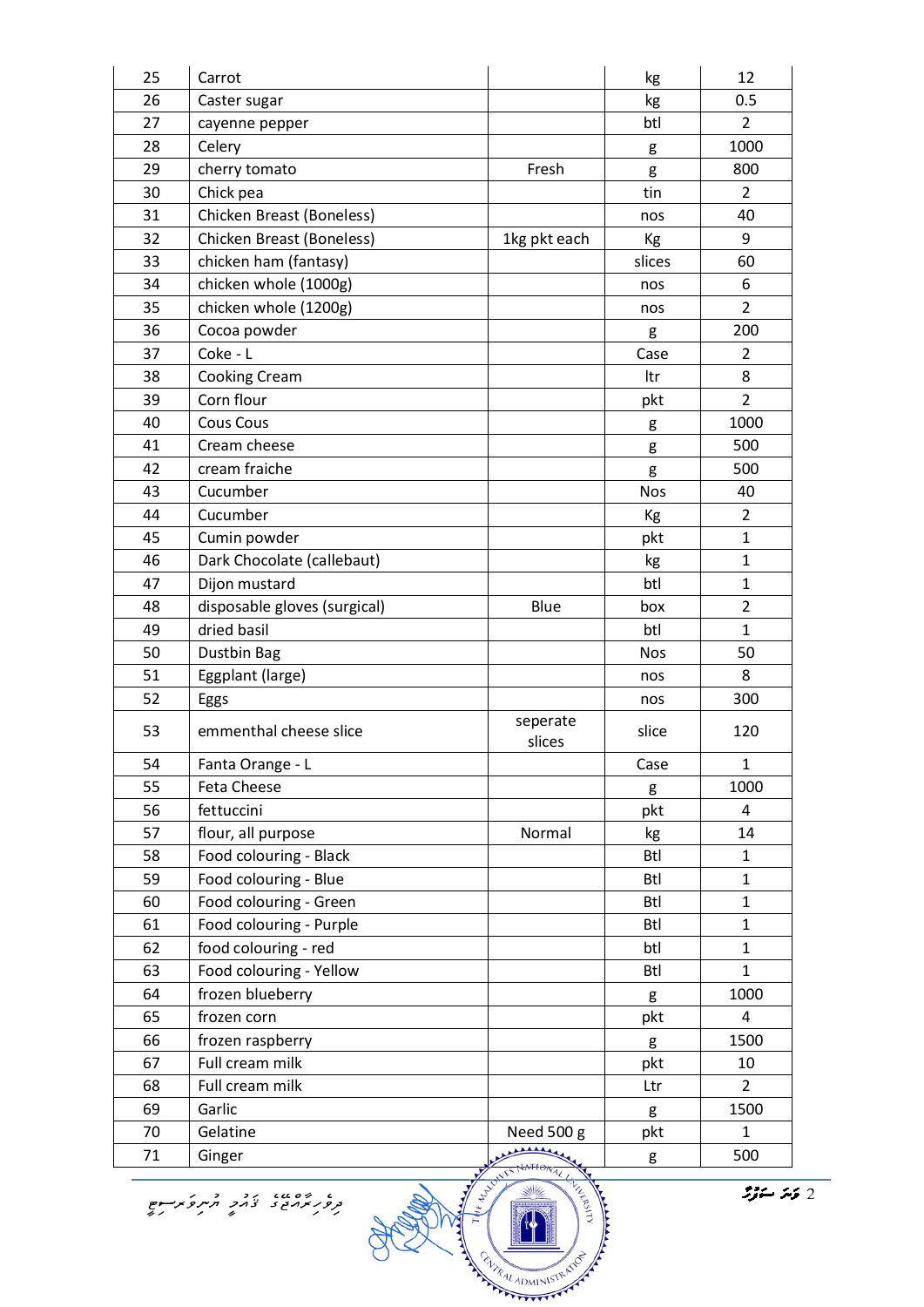| 72                                                                                                                                              | <b>Ginger Beer</b>                    |           | Case       | $\overline{2}$ |
|-------------------------------------------------------------------------------------------------------------------------------------------------|---------------------------------------|-----------|------------|----------------|
| 73                                                                                                                                              | Glucose syrup                         |           | ml         | 200            |
| 74                                                                                                                                              | greek style yoghurt (500ml)           |           | tub        | $\overline{2}$ |
| 75                                                                                                                                              | <b>Green Beans</b>                    |           | g          | 1000           |
| 76                                                                                                                                              | Green Peas Frozen                     |           | pkt        | 2              |
| 77                                                                                                                                              | gruyere cheese block                  |           | g          | 350            |
| 78                                                                                                                                              | hazelnuts, raw                        |           | g          | 1000           |
| 79                                                                                                                                              | Honey                                 |           | <b>Btl</b> | 17             |
| 80                                                                                                                                              | Honey Mango                           |           | <b>Nos</b> | 4              |
| 81                                                                                                                                              | kalamata black olives pitted          |           | g          | 500            |
| 82                                                                                                                                              | Kitchen tissue Roll Large             |           | nos        | 4              |
| 83                                                                                                                                              | knorr demi glace                      |           | g          | 250            |
| 84                                                                                                                                              | Leeks                                 |           | g          | 500            |
| 85                                                                                                                                              | Lemon                                 |           | nos        | 29             |
| 86                                                                                                                                              | Lemon juice                           |           | ml         | 250            |
| 87                                                                                                                                              | Lime                                  |           | nos        | 250            |
| 88                                                                                                                                              | Mama Lemon                            |           | bott       | 10             |
| 89                                                                                                                                              | Mango Puree                           |           |            | 4              |
| 90                                                                                                                                              |                                       |           | kg<br>Pkt  | 5              |
|                                                                                                                                                 | Mangoe Juice                          |           |            |                |
| 91                                                                                                                                              | Milk (Full Cream)<br>minced lamb      |           | ltr        | 13             |
| 92                                                                                                                                              |                                       |           | kg         | 6              |
| 93                                                                                                                                              | mix lettuce                           |           | g          | 500            |
| 94                                                                                                                                              | mushroom button                       | Fresh     | g          | 600            |
| 95                                                                                                                                              | Olive Oil                             |           | ltr        | 2              |
| 96                                                                                                                                              | Onion                                 |           | kg         | 2.5            |
| 97                                                                                                                                              | Onion, White                          |           | g          | 2000           |
| 98                                                                                                                                              | orange                                |           | kg         | $\overline{2}$ |
| 99                                                                                                                                              | orange juice                          | Happy Day | pkt        | 24             |
| 100                                                                                                                                             | Paper Doily (Round, White 3.5 inches) |           | <b>Nos</b> | 100            |
| 101                                                                                                                                             | parmesan cheese block                 |           | g          | 1000           |
| 102                                                                                                                                             | parsnip                               |           | g          | 1000           |
| 103                                                                                                                                             | Passion fruit juice                   | Happy Day | Pkt        | 24             |
| 104                                                                                                                                             | Pineapple                             | Fresh     | nos        | 12             |
| 105                                                                                                                                             | Pineapple Juice                       |           | Case       | 8              |
| 106                                                                                                                                             | pistachio nuts                        |           | g          | 500            |
| 107                                                                                                                                             | Potato                                |           | kg         | 8              |
| 108                                                                                                                                             | potato, white                         |           | kg         | 3              |
| 109                                                                                                                                             | prawns (with shell, big/medium)       |           | kg         | $\overline{2}$ |
| 110                                                                                                                                             | prawns (without shell, cleaned)       |           | kg         | $\overline{2}$ |
| 111                                                                                                                                             | <b>Puff Pastry</b>                    |           | g          | 0.5            |
| 112                                                                                                                                             | Raisin                                |           | g          | 250            |
| 113                                                                                                                                             | red chili flakes                      |           | btl        | $\mathbf{1}$   |
| 114                                                                                                                                             | red onion                             |           | kg         | 5              |
| 115                                                                                                                                             | Red grape Vinegar                     |           | btl        | $\mathbf{1}$   |
| 116                                                                                                                                             | roma tomatoes                         | Fresh     | g          | 600            |
| 117                                                                                                                                             | romaine lettuce                       | Fresh     | nos        | 4              |
| 118                                                                                                                                             | Salt                                  |           | pkt        | 5              |
| 119                                                                                                                                             | Shallots - European                   |           | g          | 1000           |
| ALISANT<br>ن <i>یز ستوثر</i><br>ه به ۱۷۵۵ در در در در سوم<br>دروز پرمربع ی دمرد از سر و پرسوم<br>Į<br>PATRAL ADMINISTRATION<br>- ADMINISTRATIVE |                                       |           |            |                |

ו יים שו ייבר בית קייני וביים<br>בקיפו מנוש בי ביריב ולייקי פיים וביים<br>קיפו מ

 $\begin{array}{|c|c|}\hline \textbf{3} & \textbf{3} & \textbf{3} & \textbf{3} & \textbf{3} & \textbf{3} & \textbf{3} & \textbf{3} & \textbf{3} & \textbf{3} & \textbf{3} & \textbf{3} & \textbf{3} & \textbf{3} & \textbf{3} & \textbf{3} & \textbf{3} & \textbf{3} & \textbf{3} & \textbf{3} & \textbf{3} & \textbf{3} & \textbf{3} & \textbf{3} & \textbf{3} & \textbf{3} & \textbf{3} & \textbf{3} & \textbf{3} & \textbf{$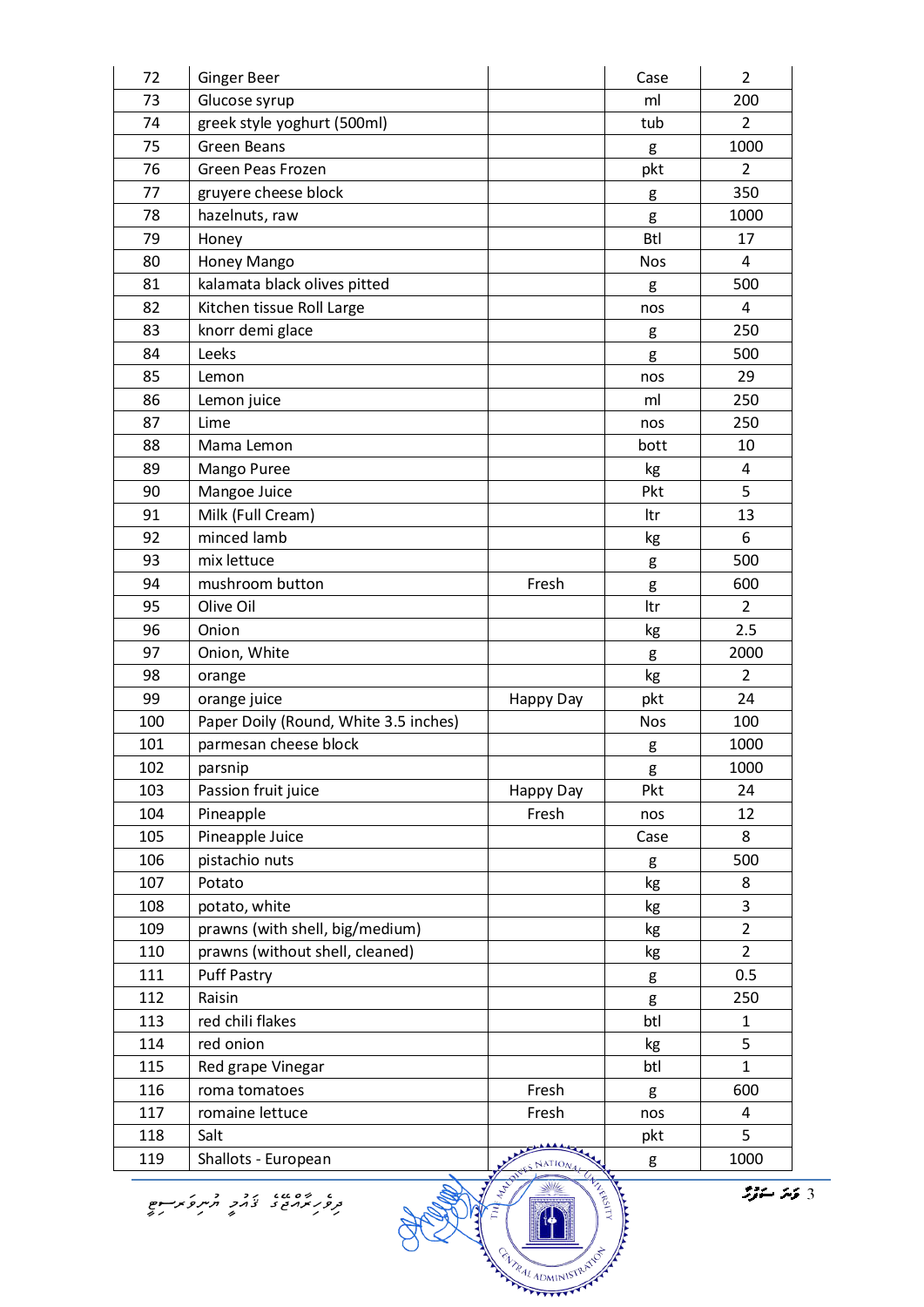| 120 | shrimps, medium                     |                       | g          | 1000           |
|-----|-------------------------------------|-----------------------|------------|----------------|
| 121 | smoked salmon                       |                       | g          | 1000           |
| 122 | Smoked/pure turkey slice            | individual<br>slices  | slice      | 40             |
| 123 | So Klin Mop Liquid                  | Lavender              | Case       | $\mathbf{1}$   |
| 124 | Sour Cream                          |                       | g          | 1000           |
| 125 | Soy sauce, light                    |                       | btl        | $\mathbf{1}$   |
| 126 | Sponge with Scrub                   |                       | <b>Nos</b> | 50             |
| 127 | spring onion                        | fresh                 | g          | 50             |
| 128 | Sprite - L                          |                       | Case       | $\mathbf{1}$   |
| 129 | <b>Straws</b>                       | Black / White         | Pkt        | $\overline{2}$ |
| 130 | sugar                               |                       | kg         | 13             |
| 131 | Sugar Syrup                         | 1881                  | <b>Btl</b> | 12             |
| 132 | sun dried tomatoes                  |                       | g          | 1000           |
| 133 | Tea light Candle                    | 100 nos box           | Box        | $\mathbf{1}$   |
| 134 | tomato paste                        | medium                | tin        | 4              |
| 135 | <b>Tonic Water</b>                  |                       | <b>Btl</b> | 150            |
| 136 | Turnips                             |                       | g          | 1000           |
| 137 | vanilla beans                       |                       | btl        | 3              |
| 138 | vanilla essence                     |                       | btl        | 6              |
| 139 | vanilla ice cream                   | 1Lt tubs<br>/seperate | ltr        | $\overline{2}$ |
| 140 | vanilla pod                         |                       | pkt        | $\mathbf{1}$   |
| 141 | Water 1.5L                          |                       | case       | 20             |
| 142 | watermelon                          |                       | nos        | $\mathbf{1}$   |
| 143 | whipping cream (elle and vire)      |                       | ltr        | 3              |
| 144 | whipping cream (lactofil)           |                       | pkt        | 4              |
| 145 | <b>White Bread</b>                  |                       | loaf       | $\overline{2}$ |
| 146 | White bread crumbs                  | 1kg pkt               | pkt        | 1000           |
| 147 | white fish fillet                   |                       | nos        | $\overline{2}$ |
| 148 | White Fish fillet (boneless)        |                       | Кg         | 6              |
| 149 | white onion                         |                       | kg         | $\overline{2}$ |
| 150 | white raddish                       |                       | g          | 500            |
| 151 | white vinegar                       |                       | btl        | $\mathbf{1}$   |
| 152 | White wine vinegar                  |                       | ltr        | $\mathbf{1}$   |
| 153 | Zucchini Green                      |                       | nos        | 12             |
| 154 | Zucchini yellow                     |                       | nos        | 8              |
| 155 | Aluminum Foil Roll Large            |                       | box        | $\overline{2}$ |
| 156 | Toothpick                           |                       | btl        | $\overline{2}$ |
| 157 | White fish fillet                   |                       | kg         | 6              |
| 158 | Rye bread                           |                       | loaf       | $\mathbf{1}$   |
| 159 | <b>Tissue</b>                       | White                 | Pkt        | 32             |
| 160 | Light corn syrup                    | $0.5 L$ Btl           | ml         | 0.5            |
| 161 | Paper Doily (Round, White 5 inches) |                       | nos        | 100            |
| 162 | <b>Condensed Milk</b>               |                       | nos        | $\mathbf{1}$   |
| 163 | Potato flour                        |                       | g          | 100            |
| 164 | Water 5ltr                          |                       | case       | 8              |
| 165 | Vegetable Fat                       | RES NATIONAL          | g          | 250            |

ם שים שם באתר התות פות הם<br>תקפקות השים באתר התות פות הם



 $\begin{array}{|c|c|c|}\hline \textbf{1} & \textbf{1} & \textbf{1} & \textbf{1} & \textbf{1} & \textbf{1} & \textbf{1} & \textbf{1} & \textbf{1} & \textbf{1} & \textbf{1} & \textbf{1} & \textbf{1} & \textbf{1} & \textbf{1} & \textbf{1} & \textbf{1} & \textbf{1} & \textbf{1} & \textbf{1} & \textbf{1} & \textbf{1} & \textbf{1} & \textbf{1} & \textbf{1} & \textbf{1} & \textbf{1} & \textbf{1} & \textbf{1} & \text$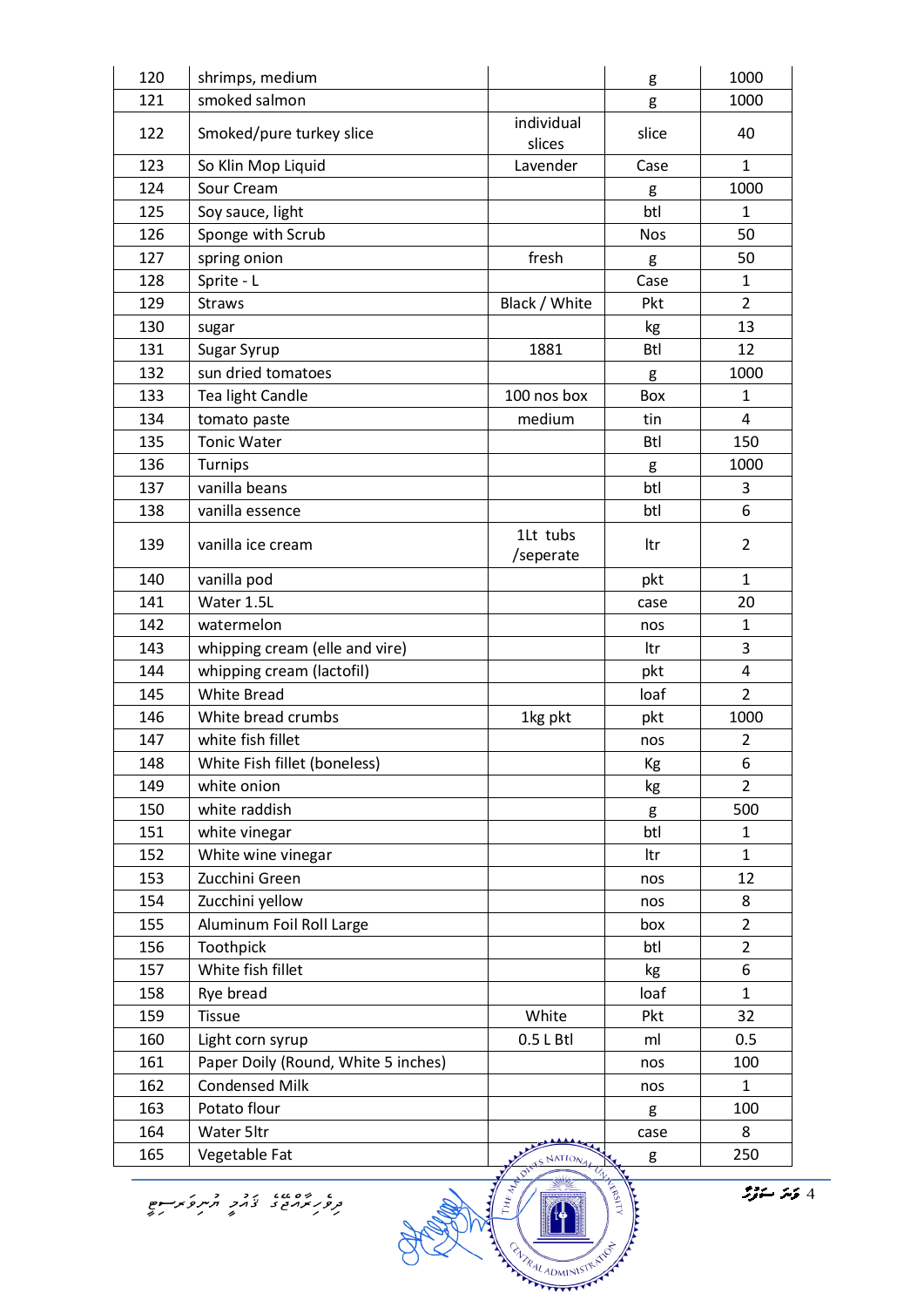| 166 | Beef strips            |     | 500 |
|-----|------------------------|-----|-----|
| 167 | Onion powder           | btl |     |
| 168 | Grated Cheese (Frozen) |     | 200 |
| 169 | Sesame oil             | btl |     |
| 170 | Thai chili sauce       | btl |     |

- $\frac{2}{3}$ . 2010 1000 1000 10000 10000 10000 10000 100000 100000 100000 10000 10000 10000 10000 10000 10000 10000 10000 10000 1000 1000 1000 1000 1000 1000 1000 1000 1000 1000 1000 1000 1000 1000 1000 1000 1000 1000 1000 1
- 3. دقر، دپرېده د دوره د دوره د دوره د دې د ده دوه 2020 و.<br>3. د گرېم د موکور د دوره د موړي و د دې د د د و د د د د و حامد 8 کامل و د د د ا procurement@mnu.edu.mv

2020 كەن بۇ مۇھىر 2020